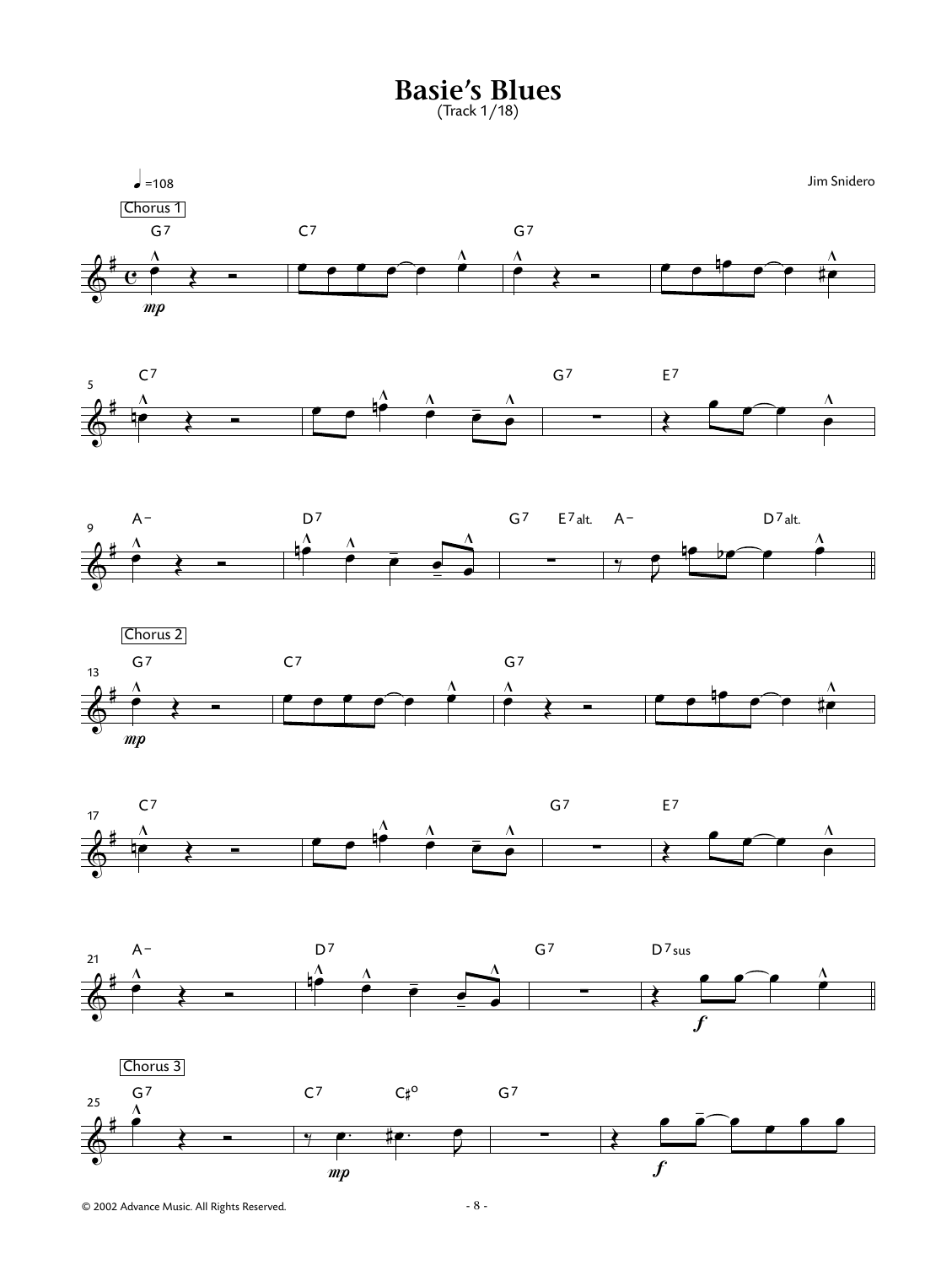**Morning Calm** (Track 2/19)

Jim Snidero















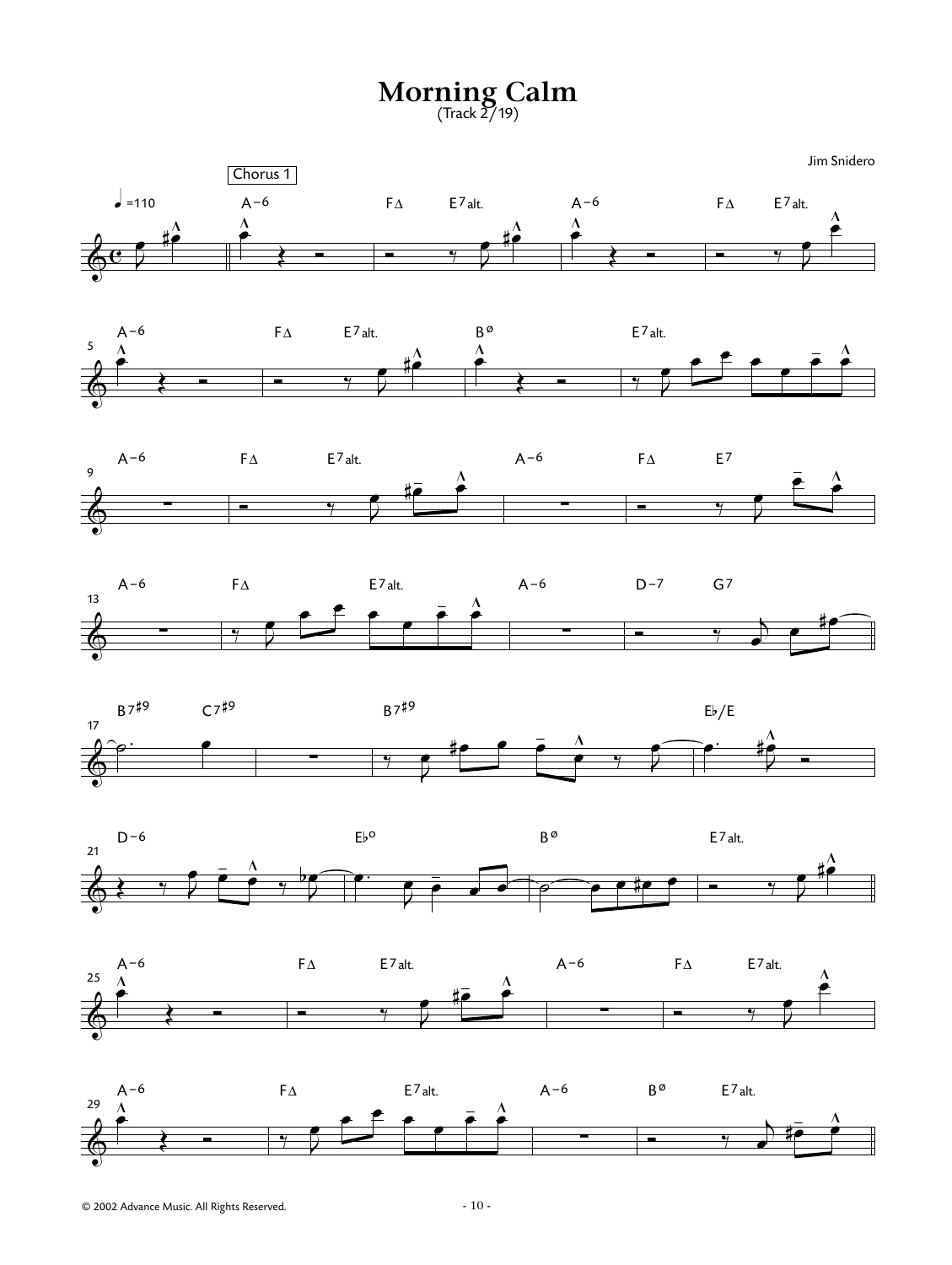**So Long Birdie** (Track 3/20)















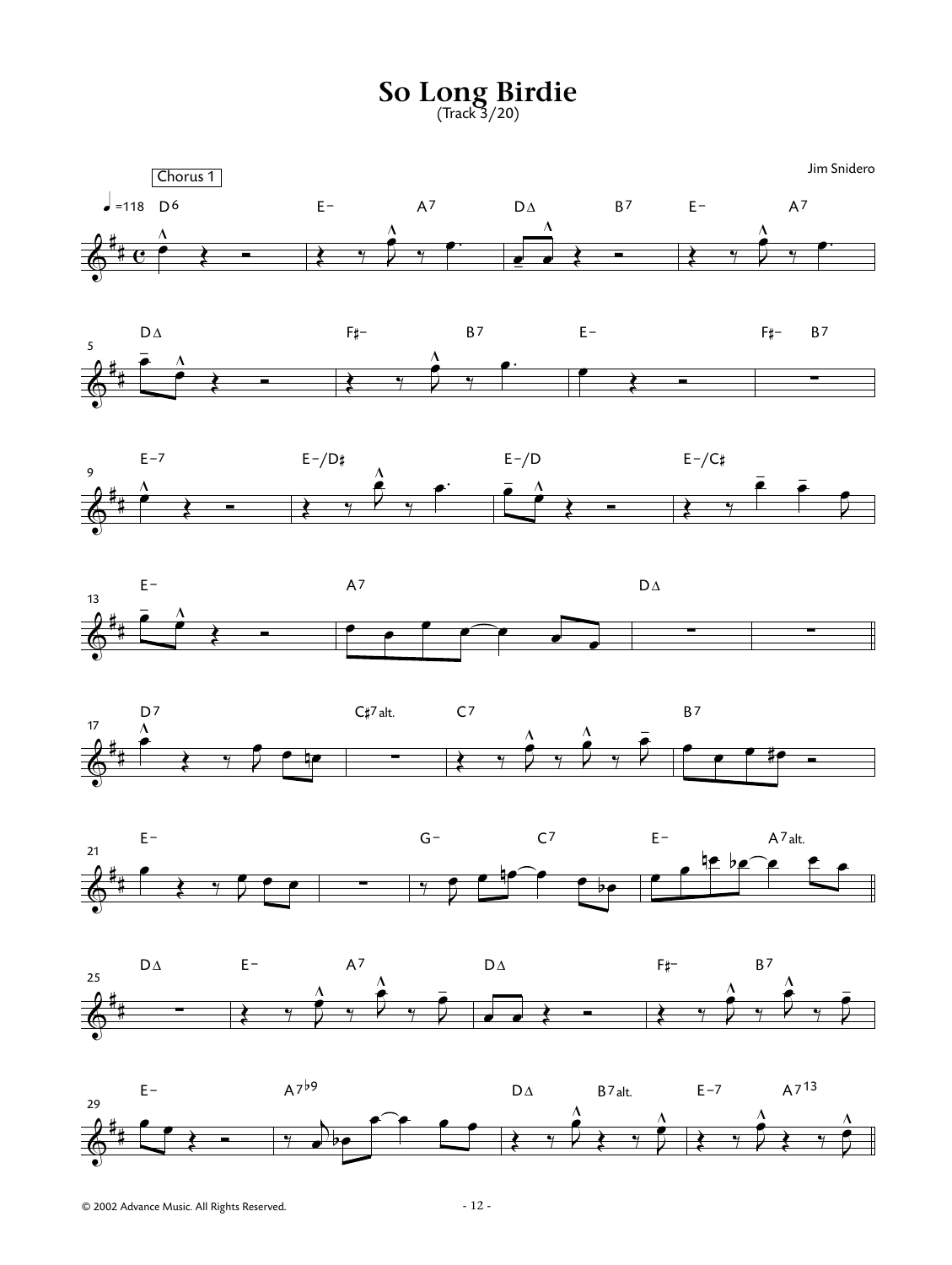## **Hot and Humid**

(Track 4/21)















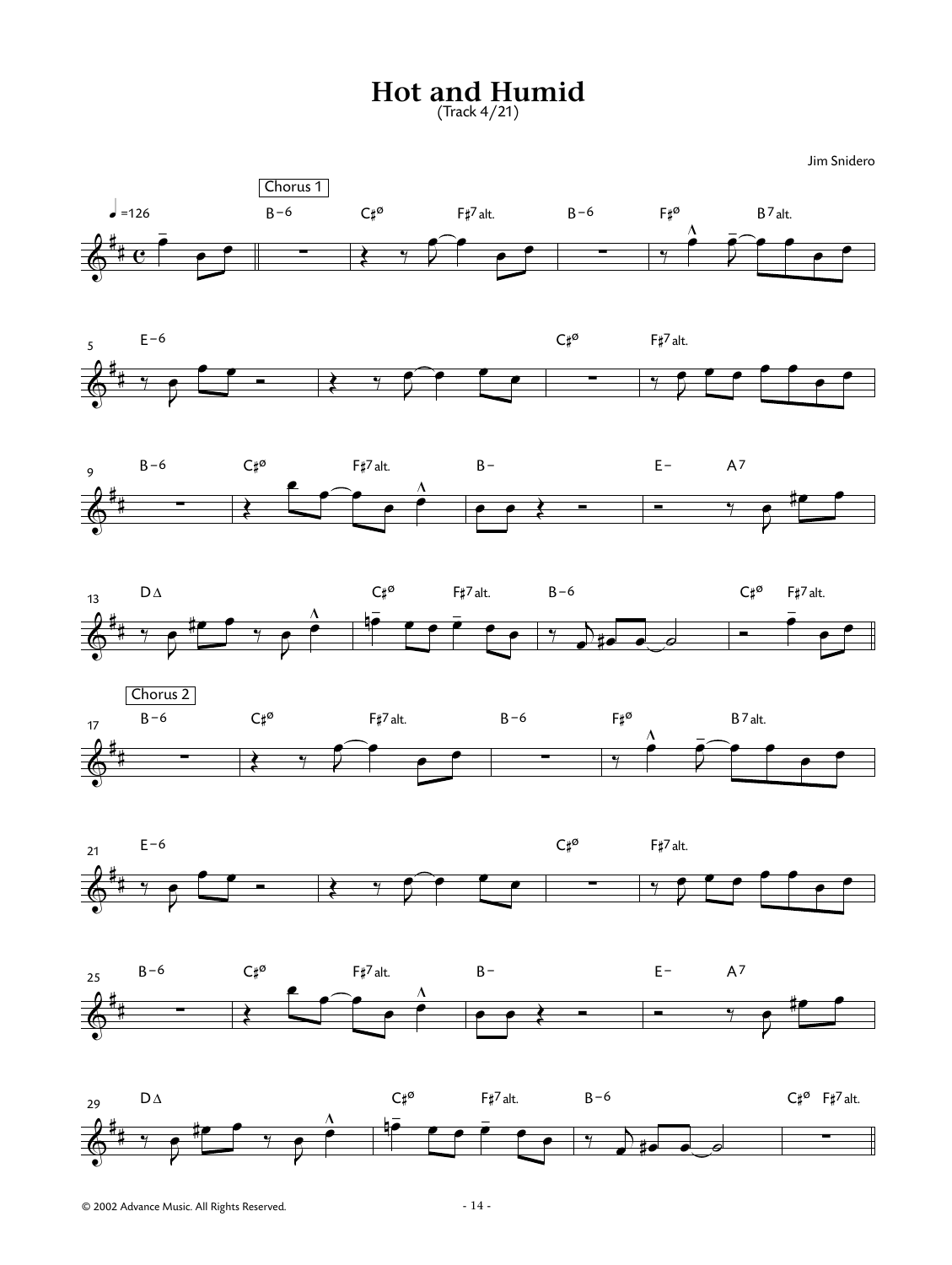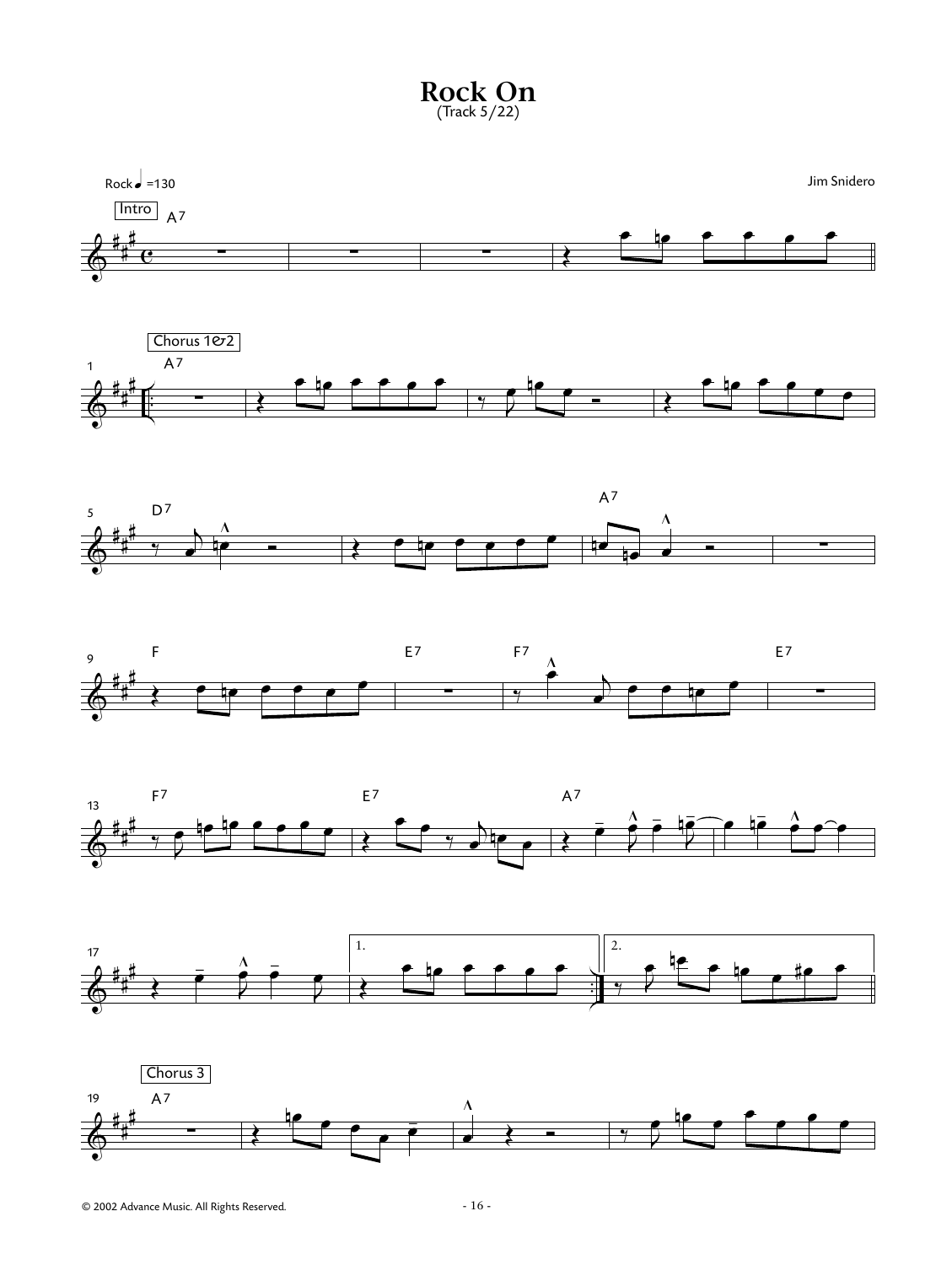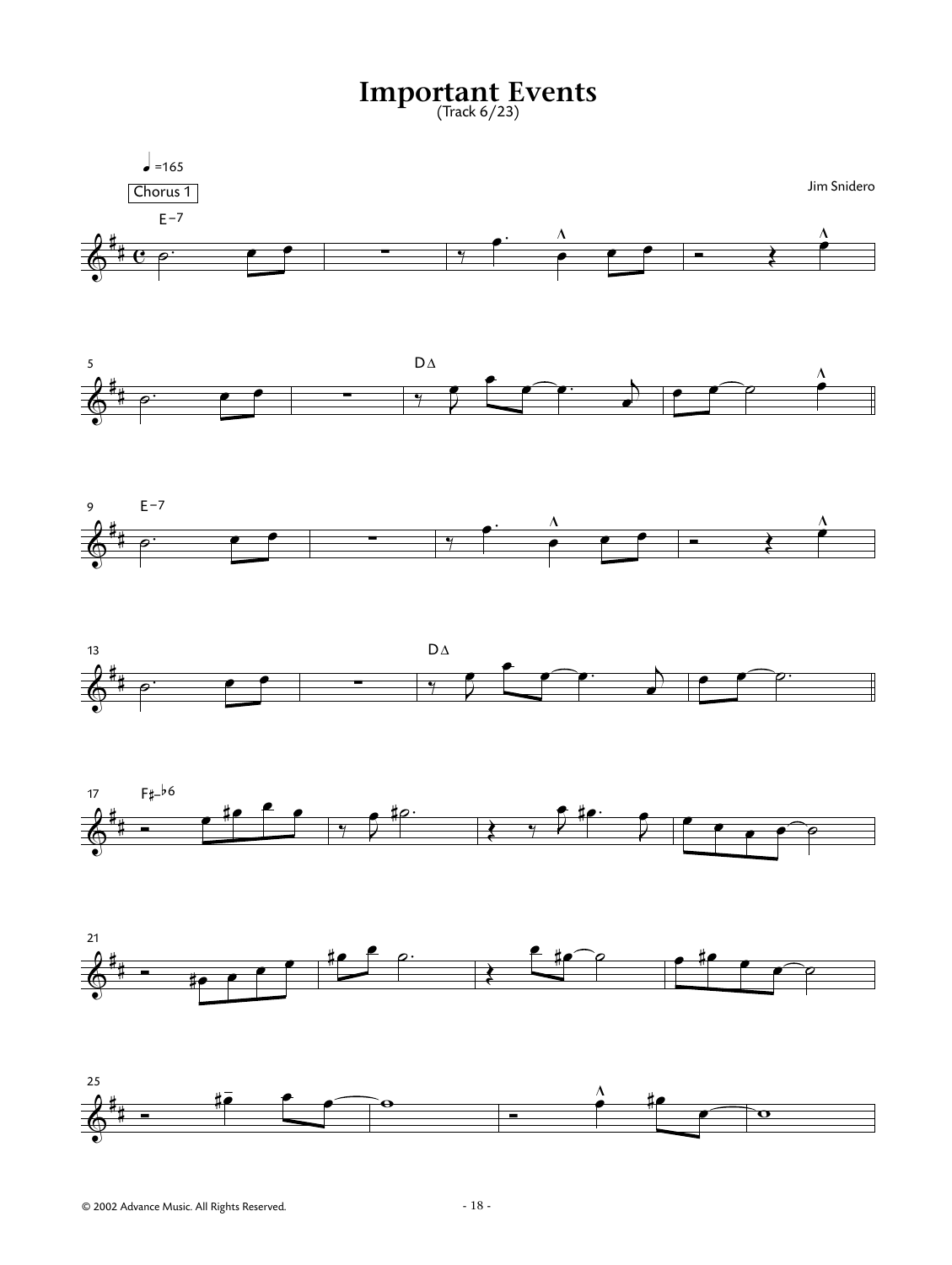**Shufflin' in F** (Track 7/24)













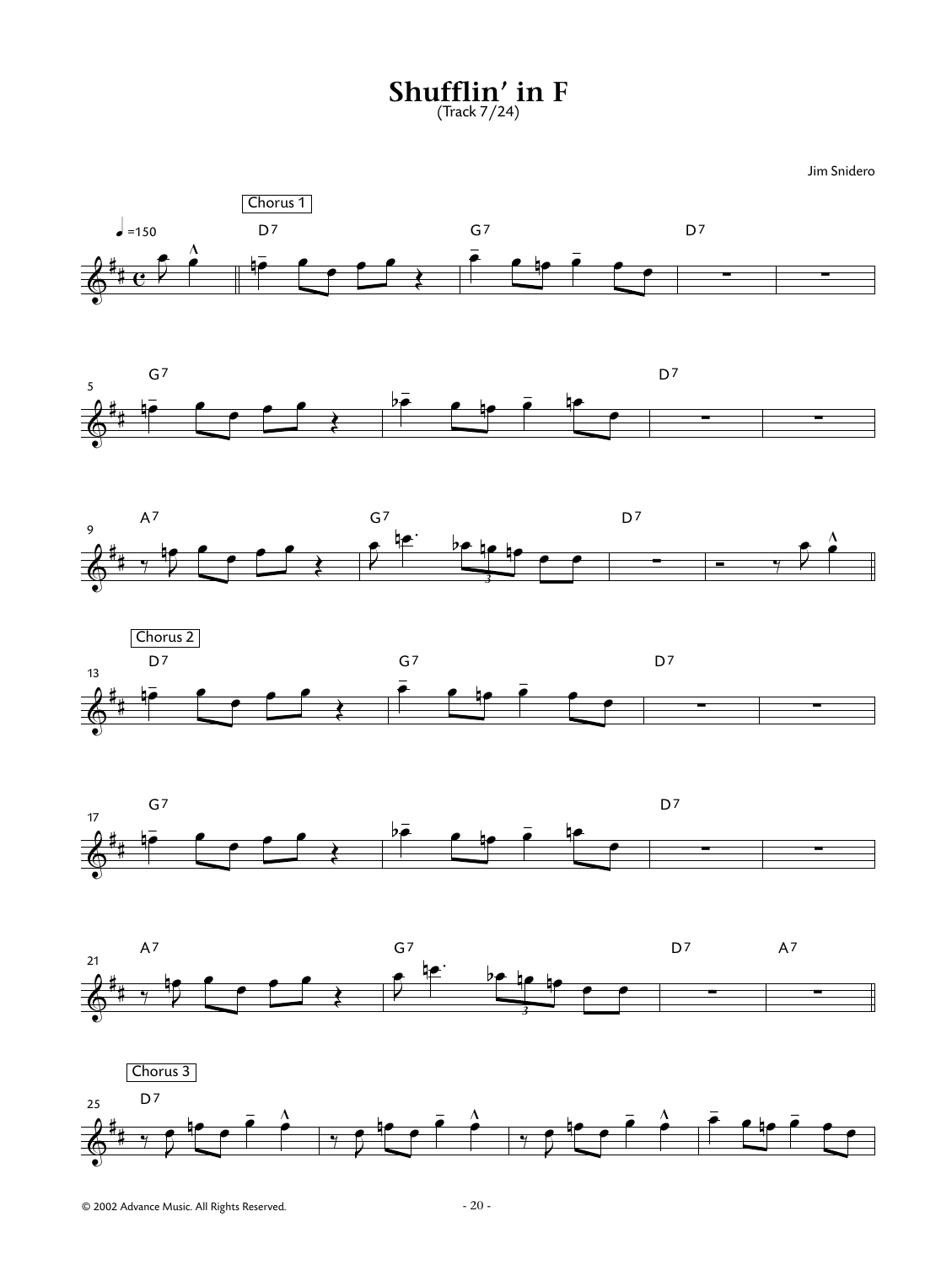## **Bossa at Night** (Track 8/25)











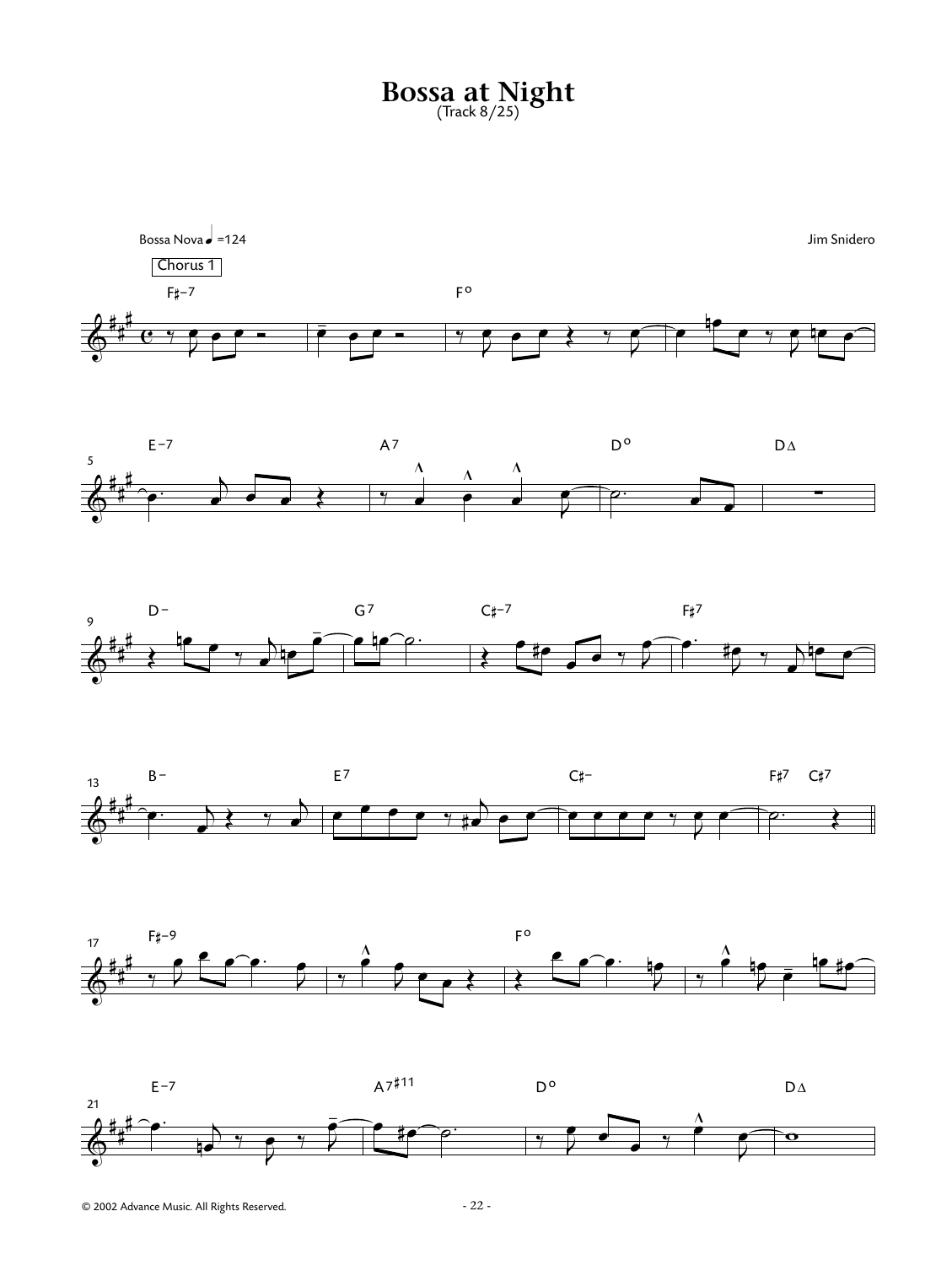**Duke's Convoy** (Track 9/26)

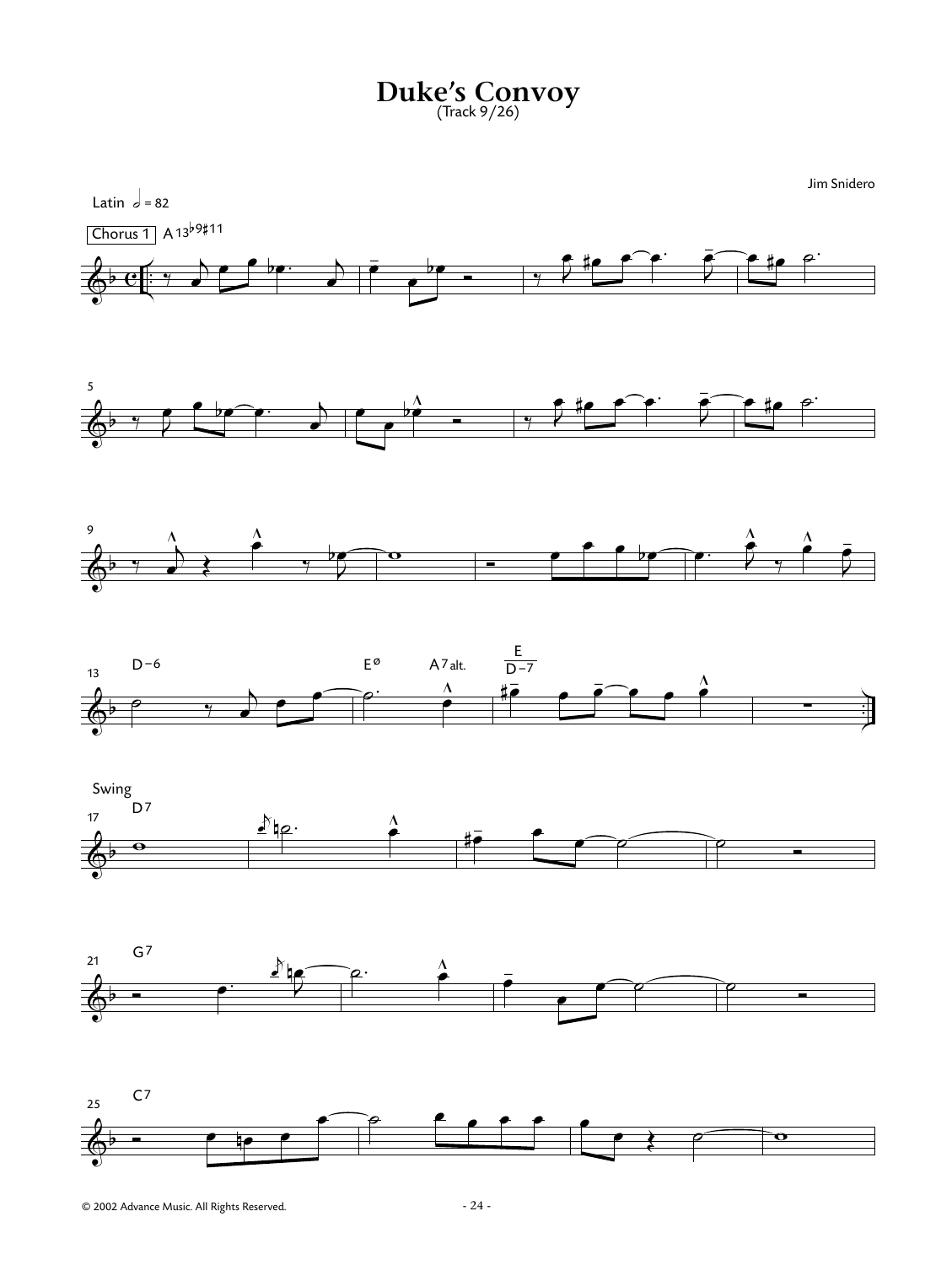**Mist and Grits**

(Track 10/27)

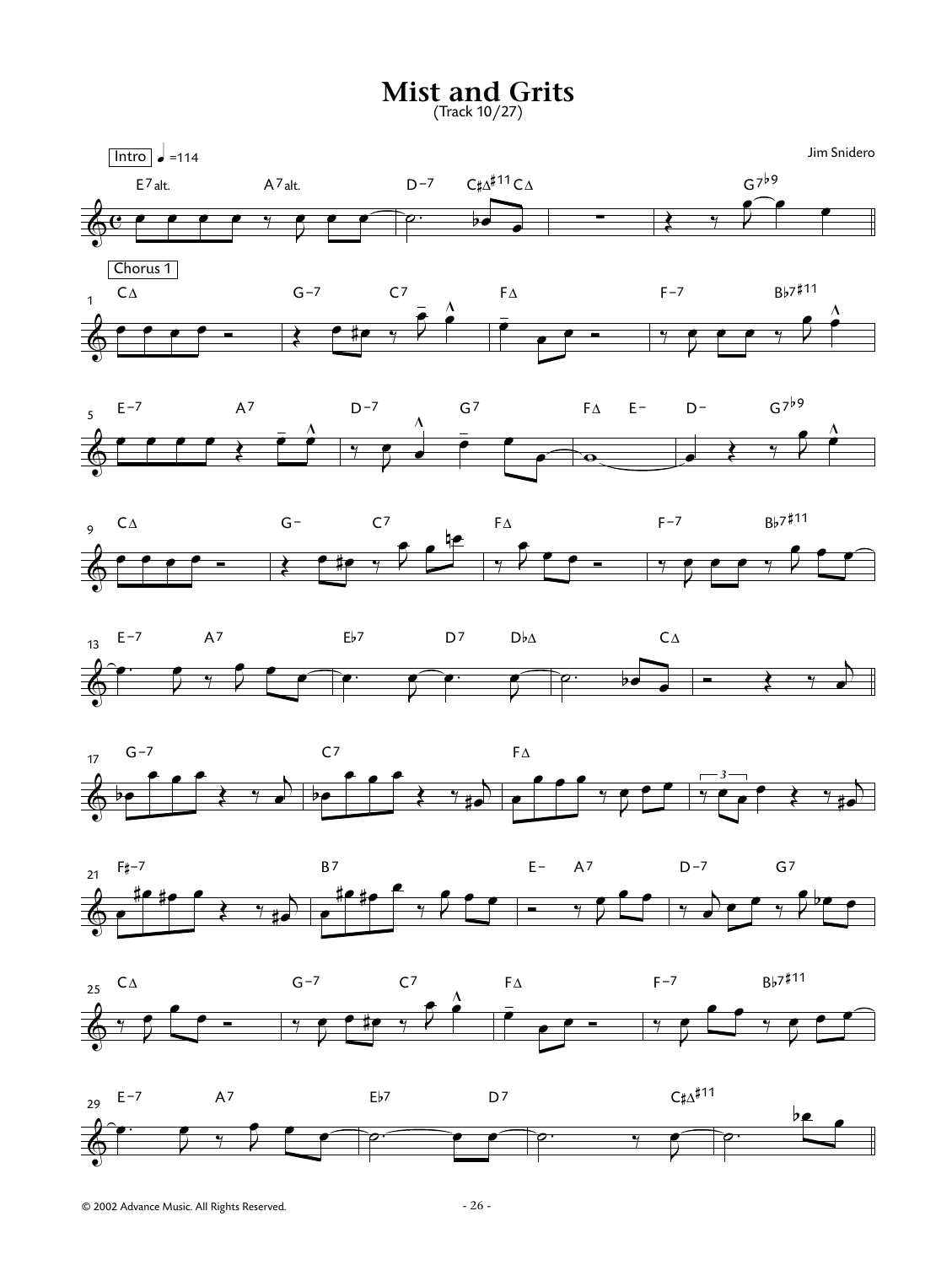## **Caliente Blues**

(Track 11/28)











 $\bm{\phi}^*$ 29 Chorus 3 G<sup>7</sup> Swing œ. J  $\frac{1}{2}$ œ  $\pm$  $\overline{\phantom{a}}$  $\bullet$   $\left. \begin{array}{cc} \left. \begin{array}{cc} \circ & \circ & \circ \end{array} \right. & \circ & \circ & \circ \end{array} \right.$ œ **™** ⊕ ∞ ∞ ∞ ∞ ∞<br>─────  $\bullet$   $\rightarrow$   $\prime$  $\bullet$   $\bullet$   $\bullet$   $\circ$ 



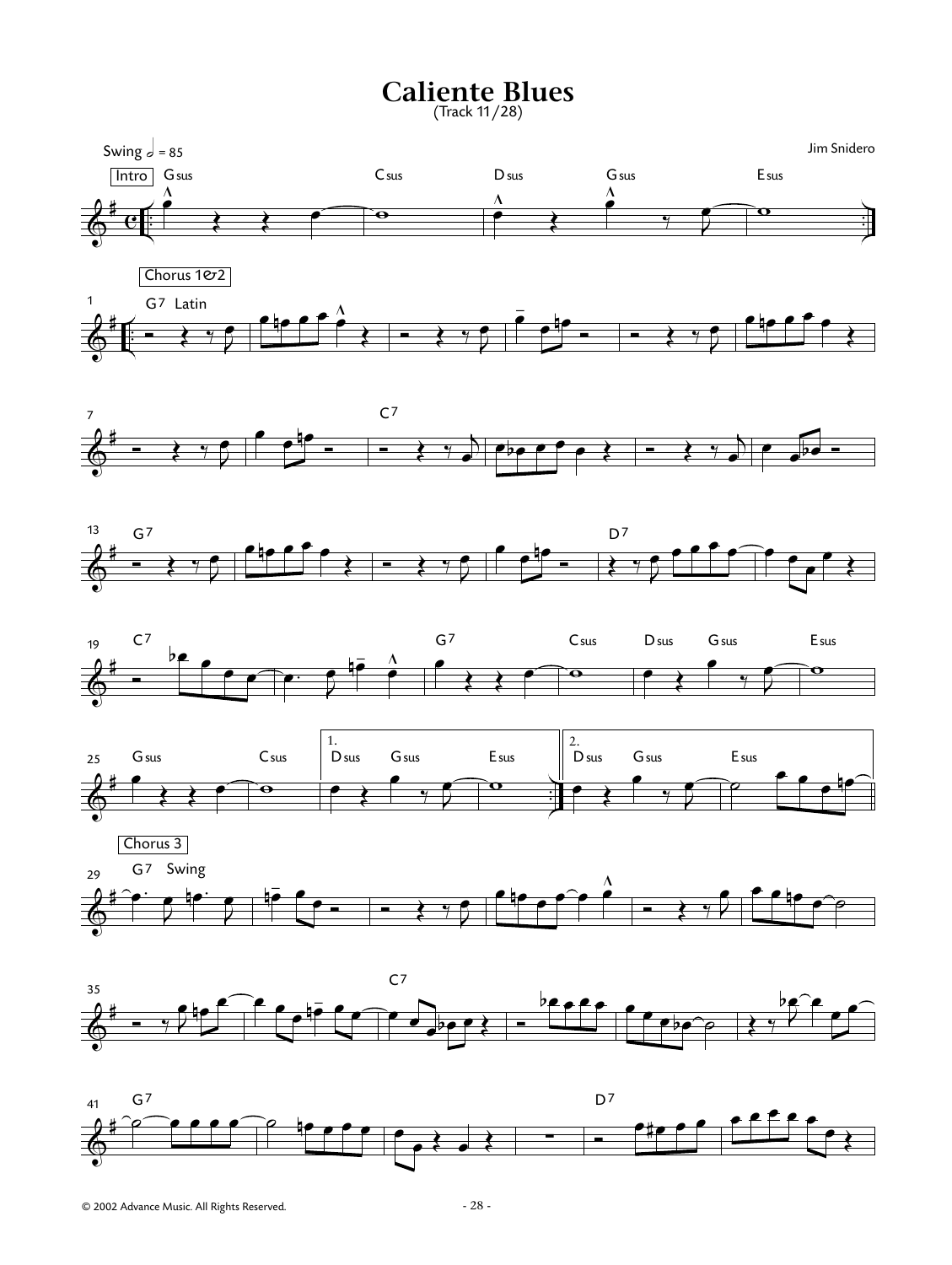## **Prince Charming** (Track 12/29)

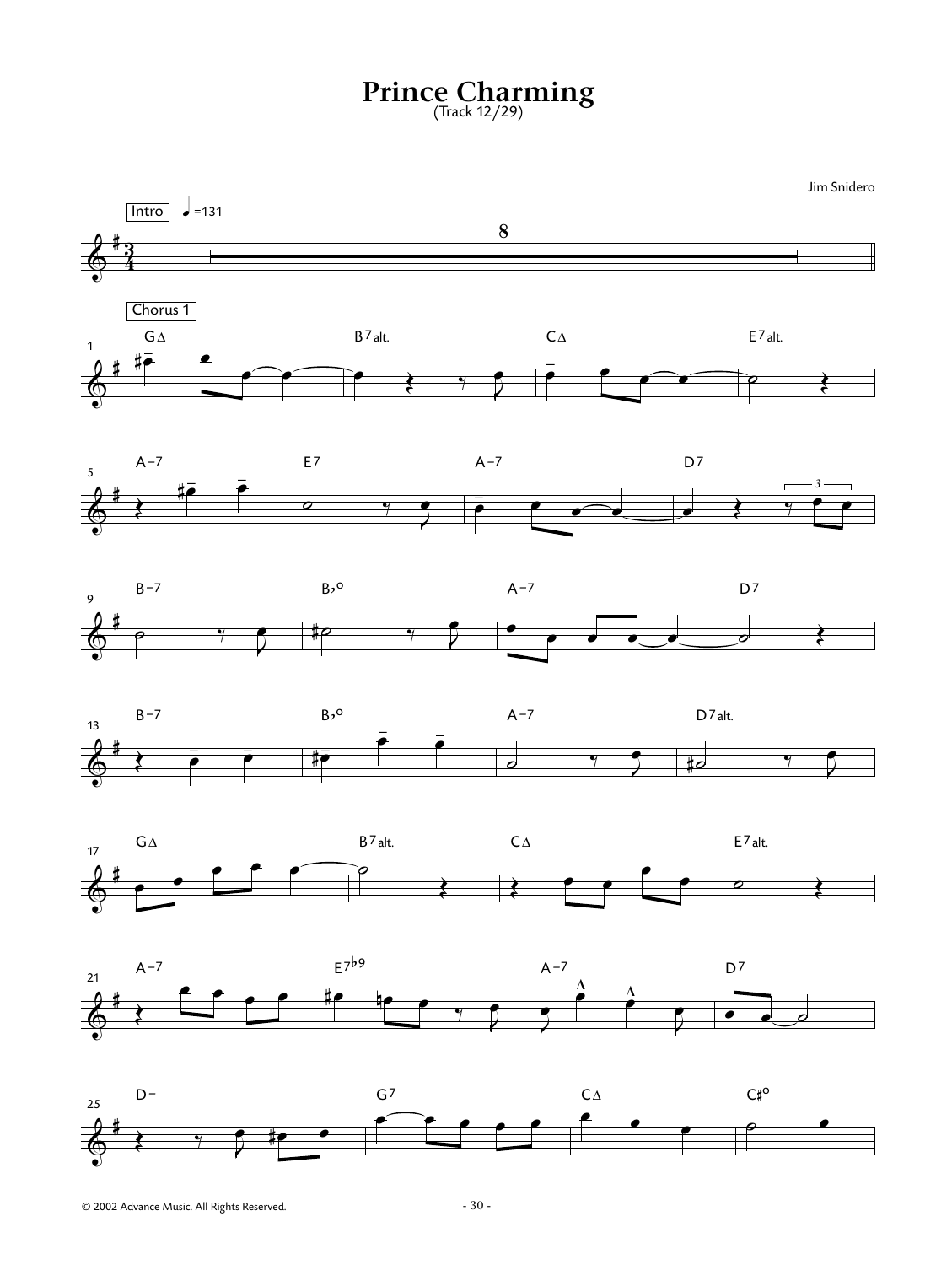**Bird's Backyard** (Track 13/30)

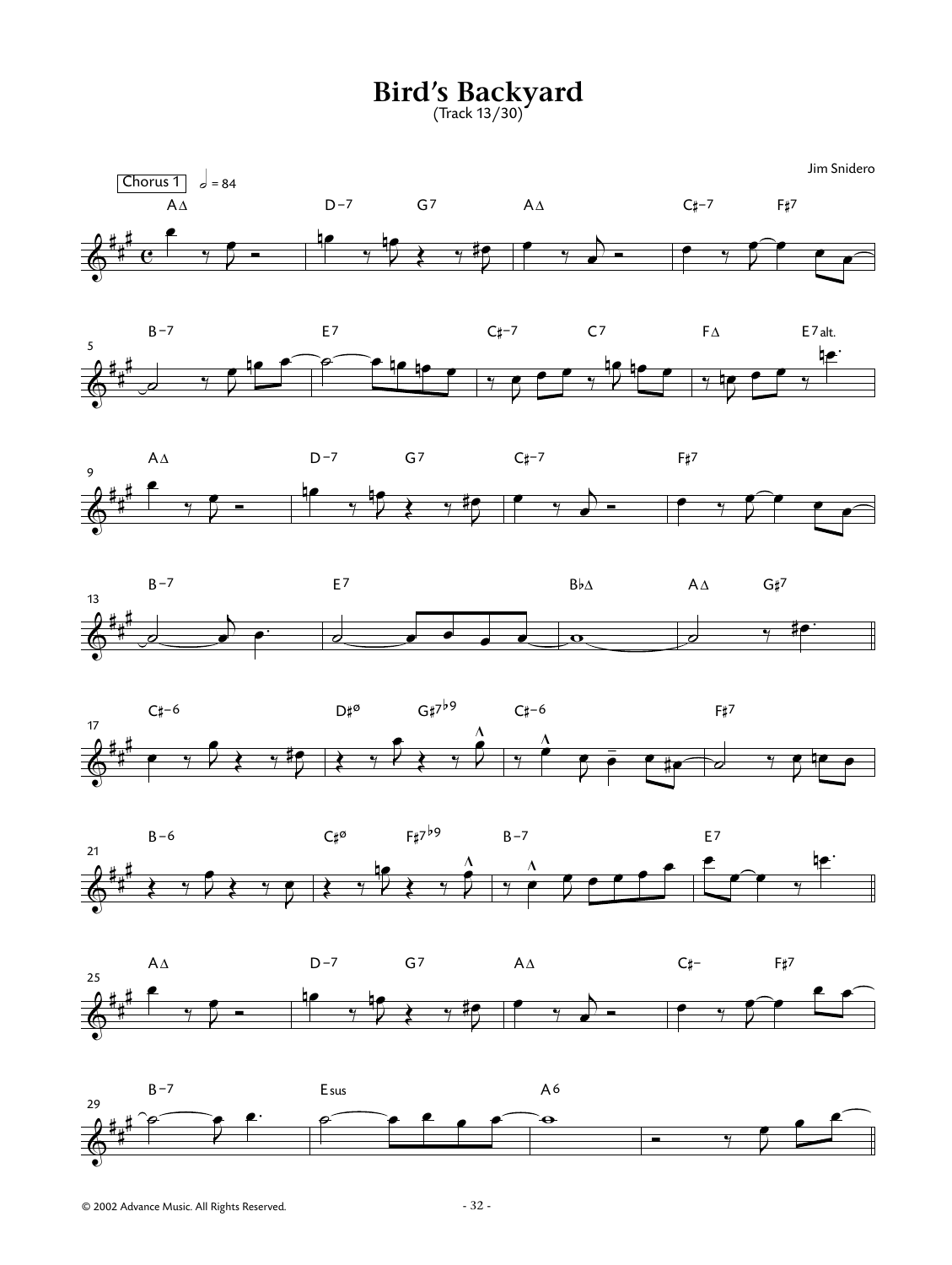**Us** (Track 14/31)



© 2002 Advance Music. All Rights Reserved. - 34 -